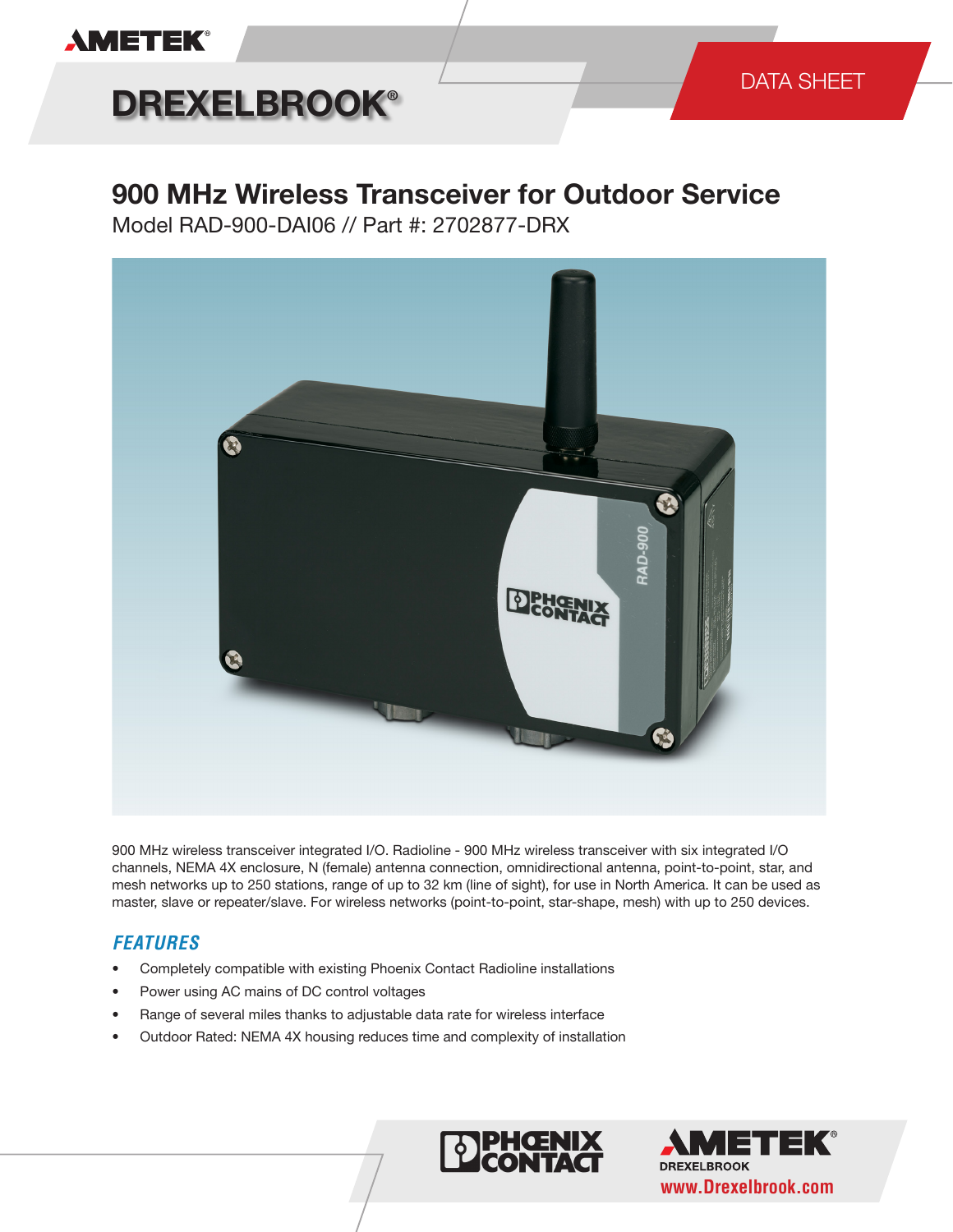### *OPERATING ELEMENTS*



#### **Operating elements**

| 1               | N-type antenna                                               | 12 | Digital input as wide-range input                                               |
|-----------------|--------------------------------------------------------------|----|---------------------------------------------------------------------------------|
| 2               | 12-pos. programming interface<br>(S-PORT)                    | 13 | Analog input for 2-, 3-, and 4-wire<br>measuring transducers                    |
| 3               | DIP switches for configuring I/O                             | 14 | Analog output (current or voltage)                                              |
| 4               | RAD ID address setting via<br>thumbwheel                     | 15 | <b>RF Link</b>                                                                  |
| 5               | PWR status LED, green (supply<br>voltage)                    | 16 | Test output RSSI (03 V DC) for<br>evaluation of the wireless signal<br>strength |
| 6               | DAT status LED, green (bus<br>communication)                 | 17 | Device supply (+24 V DC/120 V AC,<br>0 V/neutral)                               |
| $\overline{7}$  | ERR status LED, red<br>(communication error)                 | 18 | Fuse, 5x20 mm, 250 V, 0.8 A slow-<br>blow                                       |
| 8               | <b>SET button</b>                                            | 19 | Power selection switch                                                          |
| 9               | LED bar graph for displaying the<br>wireless signal strength | 20 | Ground lug                                                                      |
| 10 <sup>1</sup> | <b>Status LEDs</b>                                           | 21 | Internal ground screw                                                           |
| 11              | Relay output with PDT contact<br>(floating)                  | 22 | <b>Breather</b>                                                                 |



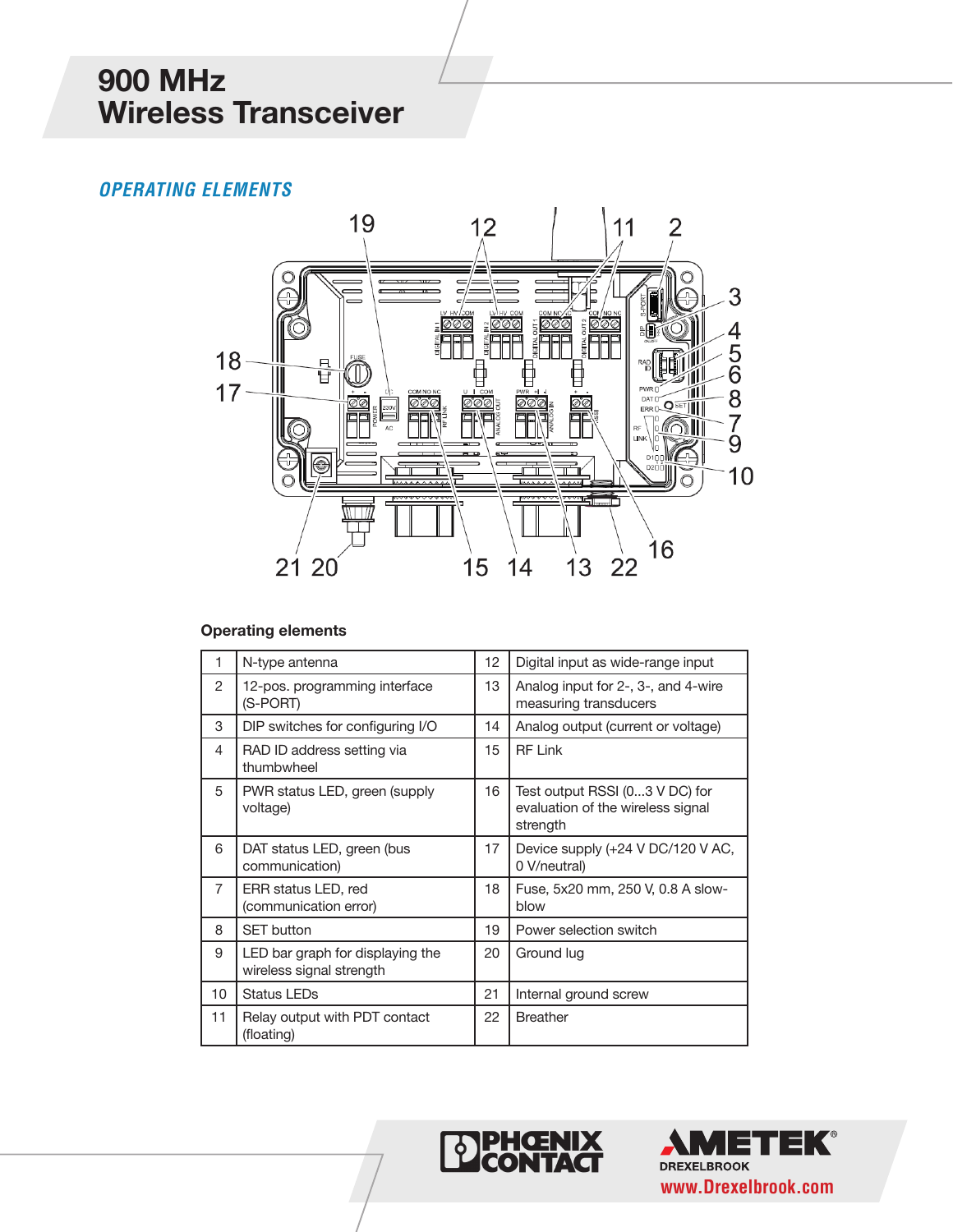*DIMENSIONS*











**PHŒN<br>ICONTA** 

X

 $\overline{\bm{b}}$ 





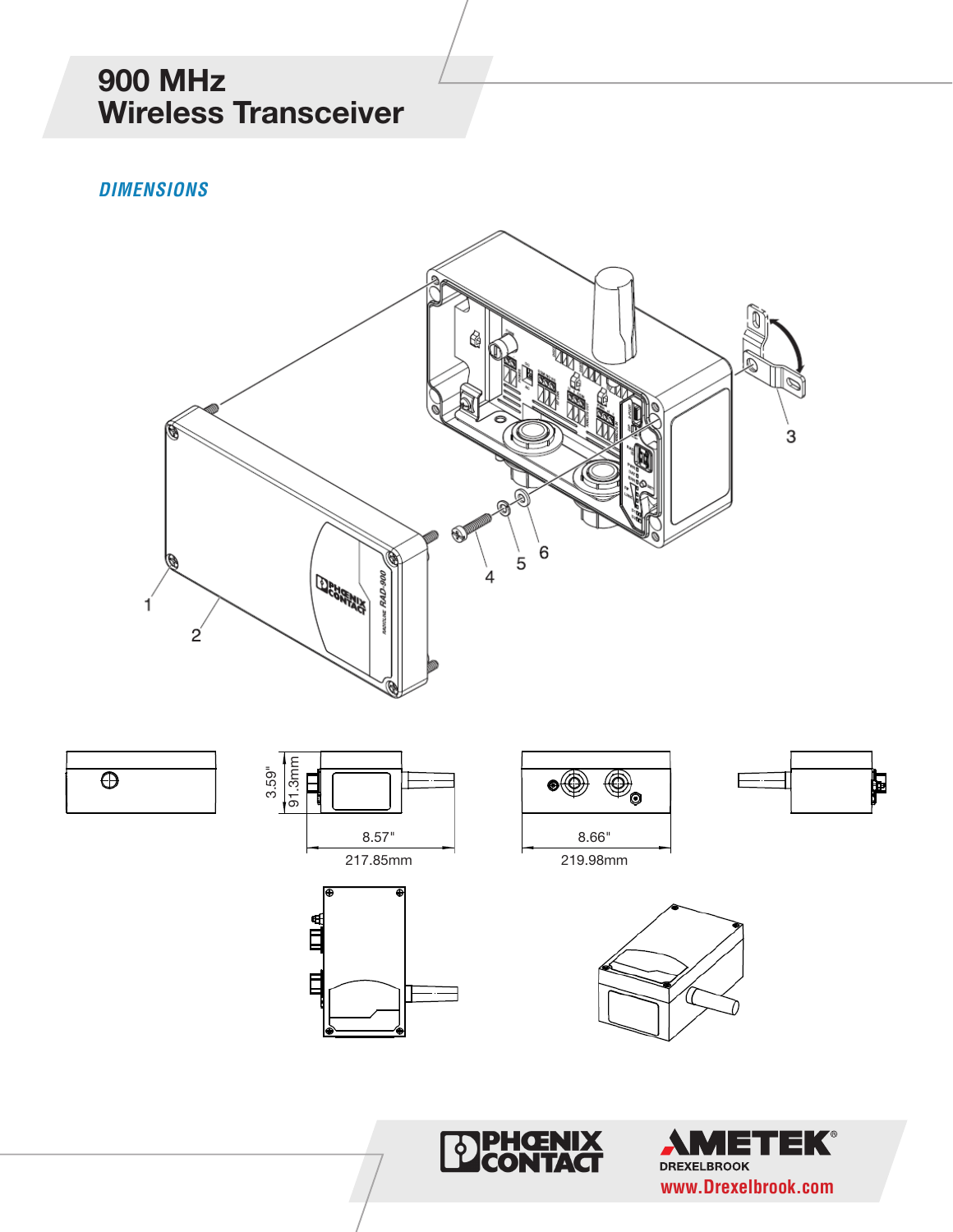### *TYPICAL INSTALLATIONS*

#### **Point to Point Wireless I/O (Outdoor)**



RAD-900-DAIO6 Transceiver (2702877-DRX)



RAD-900-DAIO6 Transceiver (2702877-DRX)

#### **Point to Point Wireless I/O (Outdoor/Indoor)**



RAD-900-IFS Transceiver (2901540-DRX) & RAD-DAIO6-IFS (2901533-DRX)



RAD-900-DAIO6 Transceiver (2702877-DRX)

#### **Point to Multipoint Wireless I/O**



**DREXELBROOK www.Drexelbrook.com**